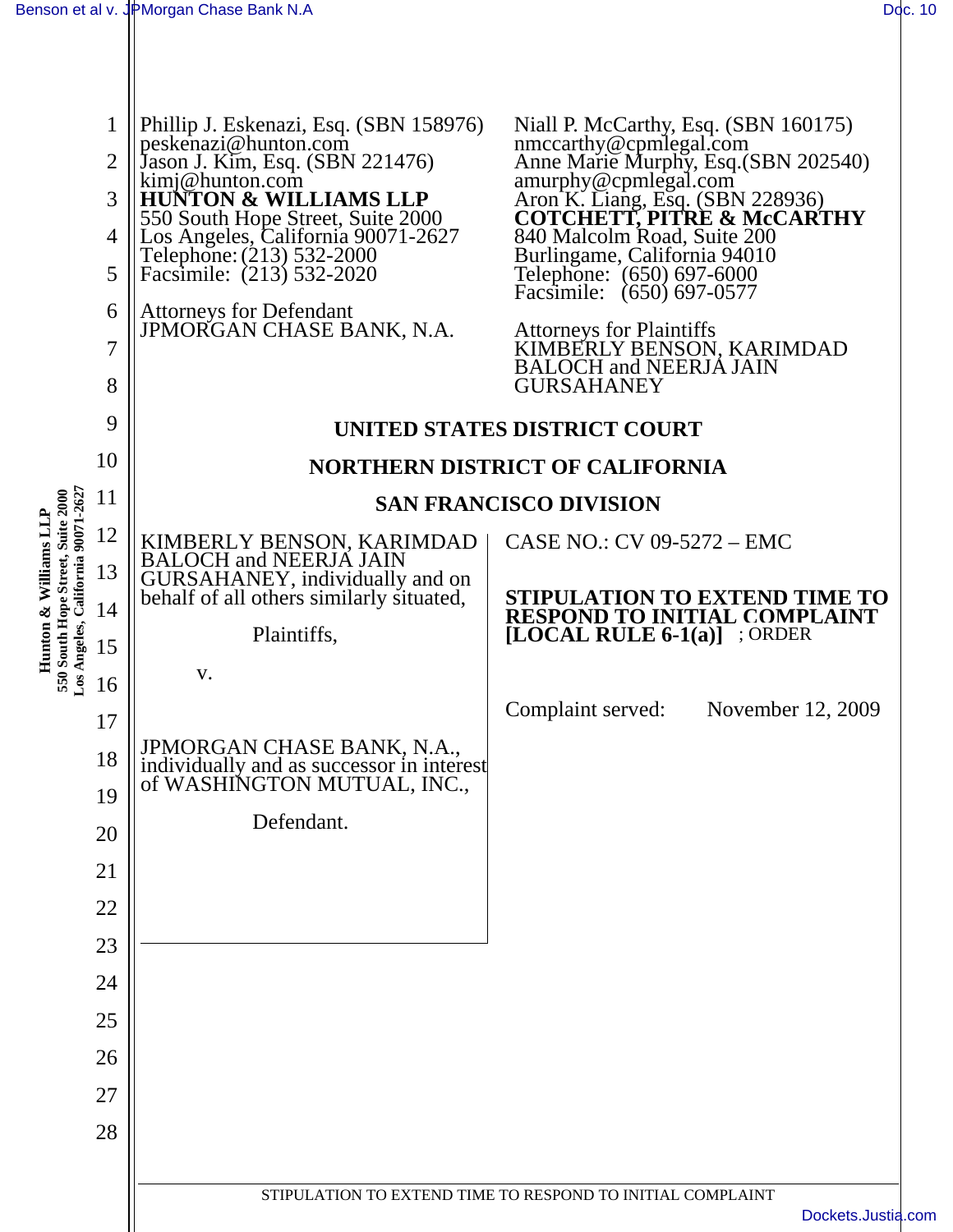8 9 10 **Los Angeles, California 90071-2627**  11 550 South Hope Street, Suite 2000<br>Los Angeles, California 90071-2627 **550 South Hope Street, Suite 2000**  12 13 14 15 16

**Hunton & Williams LLP** 

Hunton & Williams LLP

17

20

22

23

24

25

26

27

28

1

2

3

4

5

6

7

Pursuant to Local Rule 6-1(a), Plaintiffs Kimberly Benson, Karimdad Baloch and Neerja Jain Gursahaney ("Plaintiffs") and Defendant JPMorgan Chase Bank, N.A. ("Defendant"), stipulate as follows:

**WHEREAS**, Plaintiffs served Defendant with their Class Action Complaint on November 12, 2009;

**WHEREAS**, Defendant's time to answer or otherwise respond to Plaintiffs' Complaint is December 2, 2009;

**WHEREAS**, Plaintiffs have purported to bring a class action that raises many procedural and substantive issues, and Defendant and its counsel need ample time to investigate the claims and allegations in addition to preparing a response thereto;

**WHEREAS**, Plaintiffs and Defendant have agreed that Defendant shall have an additional 21 days to answer or otherwise respond to Plaintiffs' Class Action Complaint;

**WHEREAS**, no other dates in this action have been set by the Court;

**WHEREAS**, Plaintiffs and Defendant have agreed that this stipulation shall not be construed as a waiver of any kind;

18 19 **NOW, THEREFORE**, Plaintiffs and Defendant hereby stipulate that Defendant shall answer or otherwise respond to the Class Action Complaint by December 23, 2009.

21

## Dated: November 25, 2009 HUNTON & WILLIAMS LLP

By /s/ Phillip J. Eskenazi Phillip J. Eskenazi Attorneys for Defendant JPMORGAN CHASE BANK, N.A.